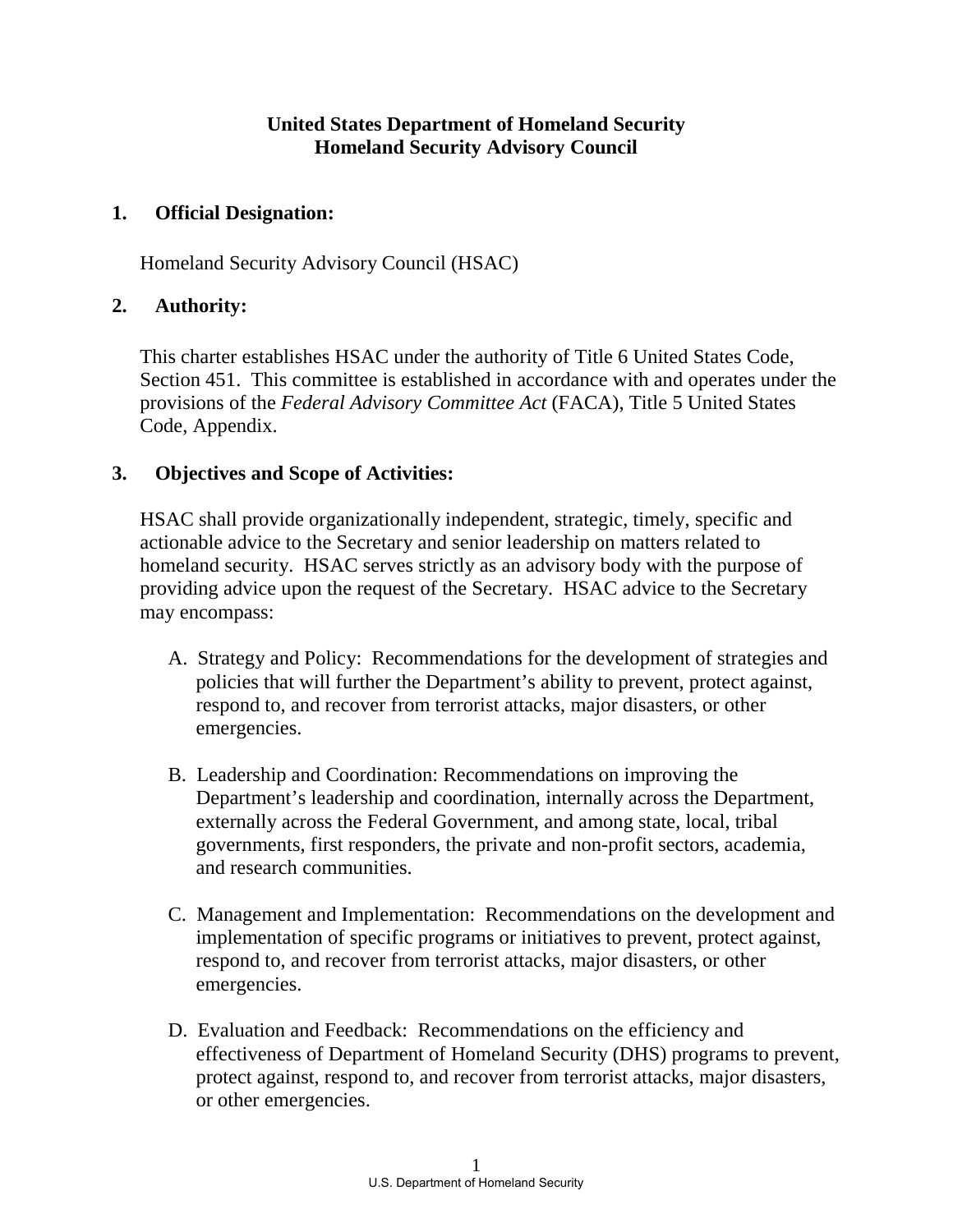## **4. Descriptions of Duties:**

The duties of the HSAC are solely advisory in nature.

# **5. Official to Whom the Committee Reports:**

HSAC reports to the Secretary of Homeland Security.

# **6. Agency Responsible for Providing Necessary Support:**

DHS is responsible for providing financial and administrative support to the HSAC. Within DHS, the Office of Policy provides this support.

## **7. Estimated Cost, Compensation, and Staff Support:**

Estimated annual operating costs for the HSAC is \$712,165.00 which includes travel and per diem, and other administrative expenses, and four Full-Time Equivalent to support the Council.

## **8. Designated Federal Officer:**

A full-time or permanent part-time employee of DHS shall be appointed by the Secretary as the HSAC Designated Federal Officer (DFO). The DFO or the Alternate DFO shall approve or call HSAC meetings, approve meeting agendas, attend all committee, subcommittee, and task force meetings, adjourn any meeting when the DFO determines adjournment to be in the public interest, and chair meetings in the absence of the Chair or Vice Chair or as directed by the Secretary.

## **9. Estimated Number and Frequency of Meetings:**

Meetings of the HSAC may be held with the approval of the DFO; it is expected that the HSAC will meet quarterly, or as frequently as the Secretary desires. Committee meetings are open to the public unless a determination is made by the appropriate DHS official in accordance with DHS policy and directives that the meeting should be closed in accordance with Title 5, United States Code, subsection (c) of Section 552b.

## **10. Duration:**

Continuing.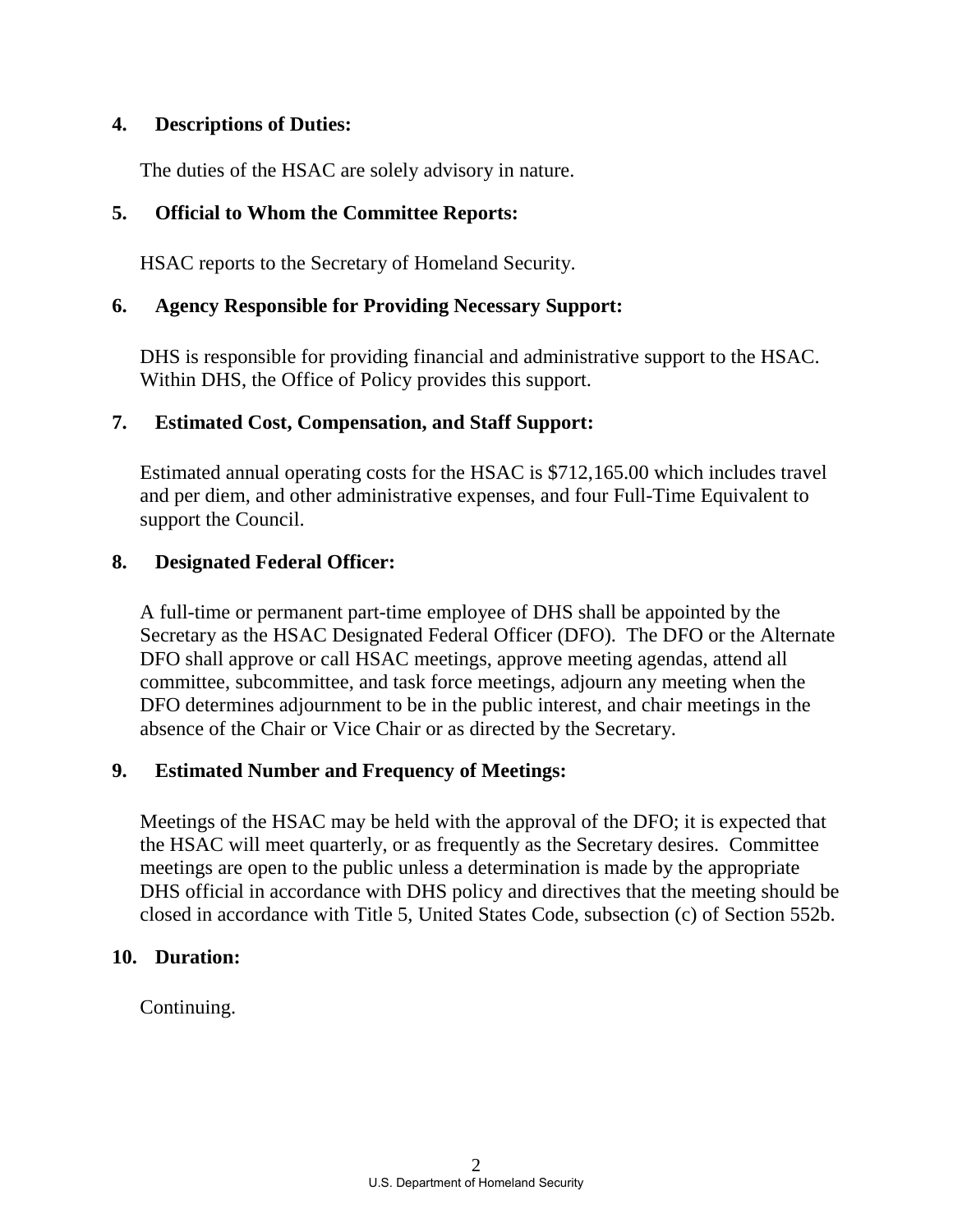## **11. Termination:**

This charter is in effect for two years from the date it is filed with Congress unless sooner terminated. The charter may be renewed at the end of this two-year period in accordance with Section 14 of FACA.

#### **12. Member Composition:**

HSAC shall be composed of not more than 40 members who are appointed by and serve at the pleasure of the Secretary.

All members shall serve as Special Government Employees as defined in section 202(a) of Title 18 United States Code. Term length shall be up to three years and approximately one-third of the terms shall expire each year in order to promote membership continuity and currency of expertise. In the event the HSAC terminates, all appointments to the committee shall terminate.

In order for the Secretary to fully leverage broad-ranging experience and education, the HSAC must be professionally, technically, and culturally diverse. These members shall all be national leaders found within diverse and appropriate professions and communities from around the Nation. The membership shall be drawn from the following fields:

Police, fire, emergency medical services and public works; Public health and hospital managers; State, local, and tribal officials; National policy makers; Experts in academia and the research community; Leaders from the private sector; Owners and operators of critical industries, resources, and infrastructure.

#### **13. Officers:**

The Secretary shall designate a Chair and a Vice-Chair from among the appointed members of HSAC. The Vice-Chair will act as Chair in the absence or incapacity of the Chair or in the event of a vacancy in the office of the Chair.

#### **14. Subcommittees:**

The Secretary may establish subcommittees, task forces, or working groups for any purpose consistent with this charter. All subcommittee members shall be appointed by and serve at the pleasure of the Secretary. In the event the subcommittee or HSAC terminates, all appointments to the subcommittee shall terminate.